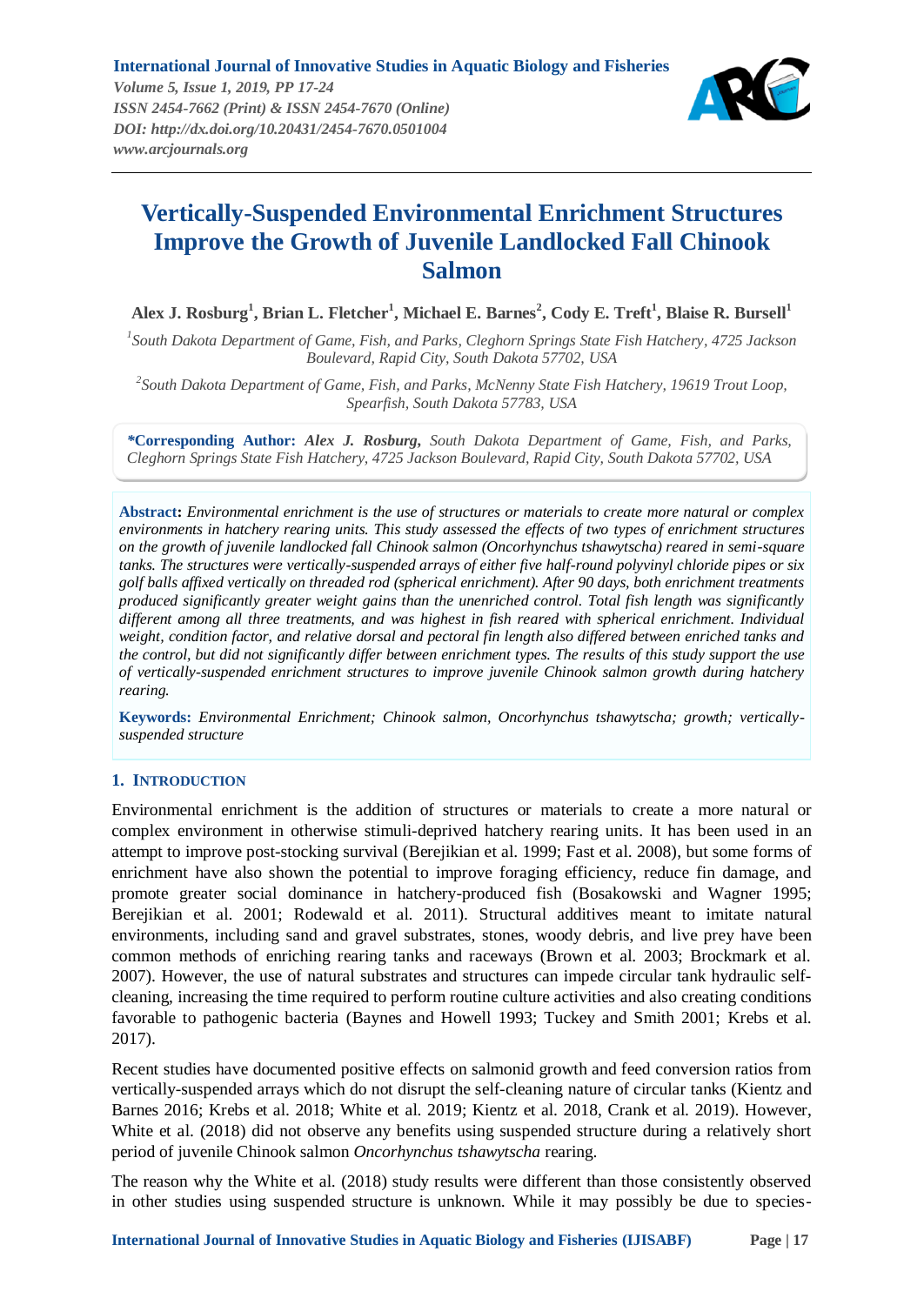#### **Vertically-Suspended Environmental Enrichment Structures Improve the Growth of Juvenile Landlocked Fall Chinook Salmon**

specific responses to environmental enrichment, it may also have been because of the type of structure used or the relatively short duration of the study. While White et al. (2018) used vertically-suspended aluminum rods, Kientz et al. (2018) and Crank et al. (2019) reported positive effects from verticallysuspended strings of spheres. The objective of this study was to investigate the use of two novel vertically-suspended enrichment arrays for an extended time on the growth and survival of hatchery reared Chinook salmon.

## **2. MATERIALS AND METHODS**

This 90-day study was conducted at Cleghorn Springs State Fish Hatchery, Rapid City, South Dakota, USA, using 11°C spring water (total hardness as CaCO3, 36 mg L-1; alkalinity as CaCO3, 210 mg L-1; pH, 7.6; total dissolved solids, 390 mg L-1). The Chinook salmon used in this study originated from eggs spawned on 17 October 2017, and all of the fish used in the study were reared similarly prior to the start of the experiment. A flow-through system consisting of 12 semi-square 190-liter tanks with partial (~50%) overhead covers was used (Figure 1). Each tank was randomly assigned one of three treatments  $(N=4)$ :1. half-round pipearray [five 40.6 cm tall, 3.2 cm outside diameter polyvinyl chloride (PVC) pipe cut in half vertically (Figure 2)], 2. Spherical array [9.5 mm threaded rod with six 4.3 cm spheres (golf balls) spaced approximately 2.5 cm apart (Figure 3)], or 3. control (no enrichment). For both enrichment treatments, structures were suspended from the tank covers directly opposite of the spray bars where water entered the tank. Structures were arranged 7.6 cm apart and spaced 7.6 cm from the outer wall of the tank (Figure 4). Inflow to each tank was12 l/min and water velocities were negligible  $( $0.1 \text{ m/s}$ ).$ 



**Figure1.** *Experimental system consisting of 190-liter tanks with partial (~50%) overhead covers and randomly assigned treatments of half-round pipe array, spherical array, or control (no enrichment).*



**Figure2.** *Pipe enrichment array consisting of 40.6 cm tall, 3.2 cm outside diameter polyvinyl chloride pipe cut in half vertically.*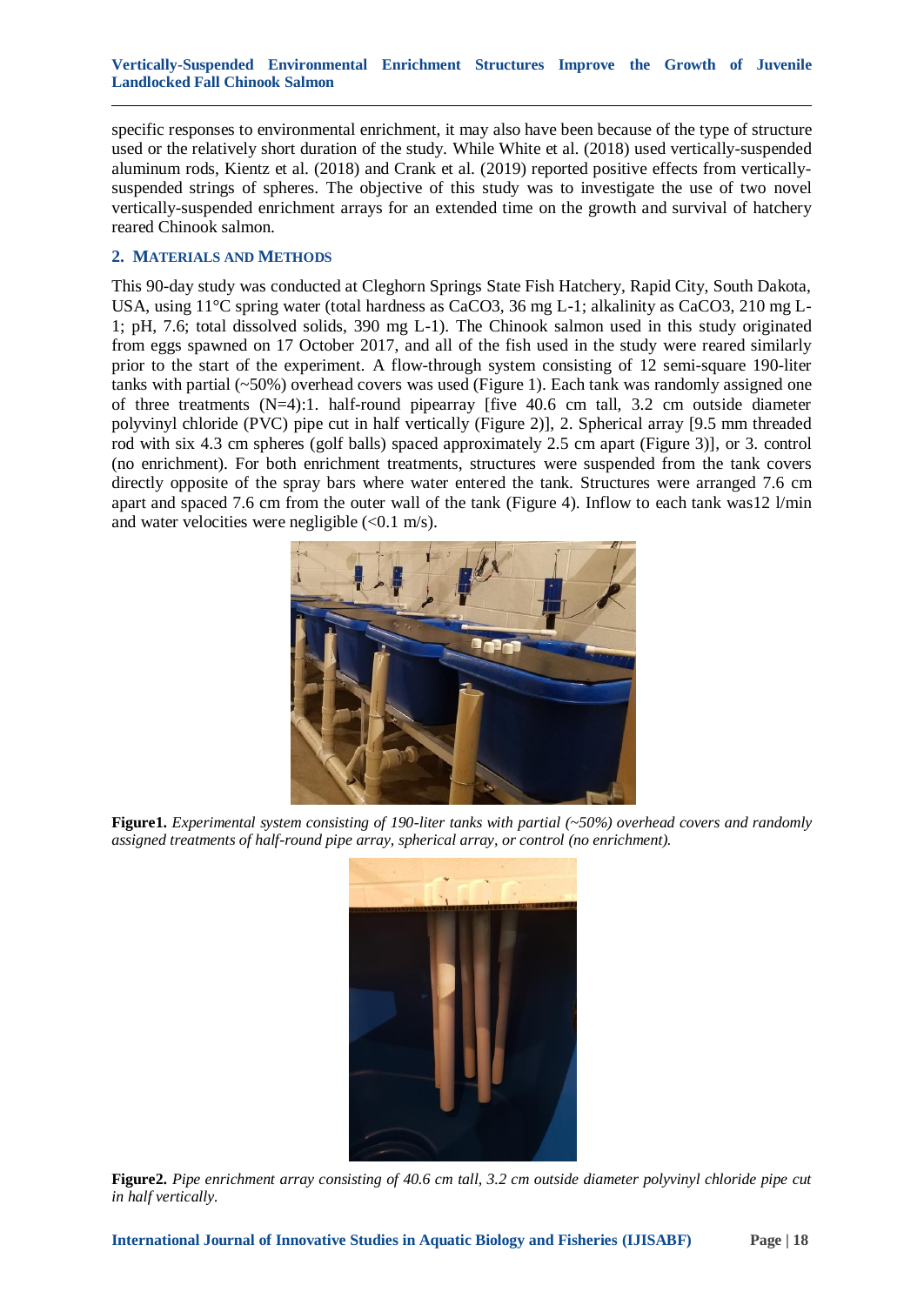**Vertically-Suspended Environmental Enrichment Structures Improve the Growth of Juvenile Landlocked Fall Chinook Salmon**



**Figure3.** *Spherical enrichment array consisting of 9.5 mm threaded rods with six 4.3 cm spheres (golf balls) spaced approximately 2.5 cm apart.*



**Figure4.** *Top view (not to scale) of a 190 liter tank showing the location of vertically-suspended structures*

Beginning on February 16<sup>th</sup>, 2018, each tank received 200 juvenile fall Chinook salmon (mean  $\pm$  SD; initial weight =  $2.6 \pm 0.9$ g; total length =  $67.9 \pm 7.8$  mm; *n*= 30) and initial tank weights were recorded to the nearest 0.01 kg. Fish were fed 1.0 mm extruded sinking pellets (Skretting salmon; Toele, Utah, USA) to satiation for the duration of the trial. Vibratory feeders (Pentair Aquatic Eco-Systems, Inc., Apopka, Florida, USA) connected to a timer (Sweeney Enterprises Inc., Boerne, TX, USA) delivered feed at 60 minute intervals. Mortalities were removed and recorded daily. At the end of the study, total tank weights were determined by weighing all fish in each tank to the nearest 0.01 kg and weight gain was calculated using the formula: Gain *=* Final Tank Weight – Initial Tank Weight. A subsample of 20 fish per tank was then randomly selected, with each fish individually weighed to the nearest 0.01 g and total length measured to the nearest 0.1 mm. Condition factor (K) was calculated as [(weight, g)/(length, cm)<sup>3</sup>] $\times$ 10<sup>5</sup>for each tank. Additionally, pectoral and dorsal fin lengths were measured, and relative fin length calculated as (fin length/body length)  $\times$  100 (Bosakowski and Wagner 1994).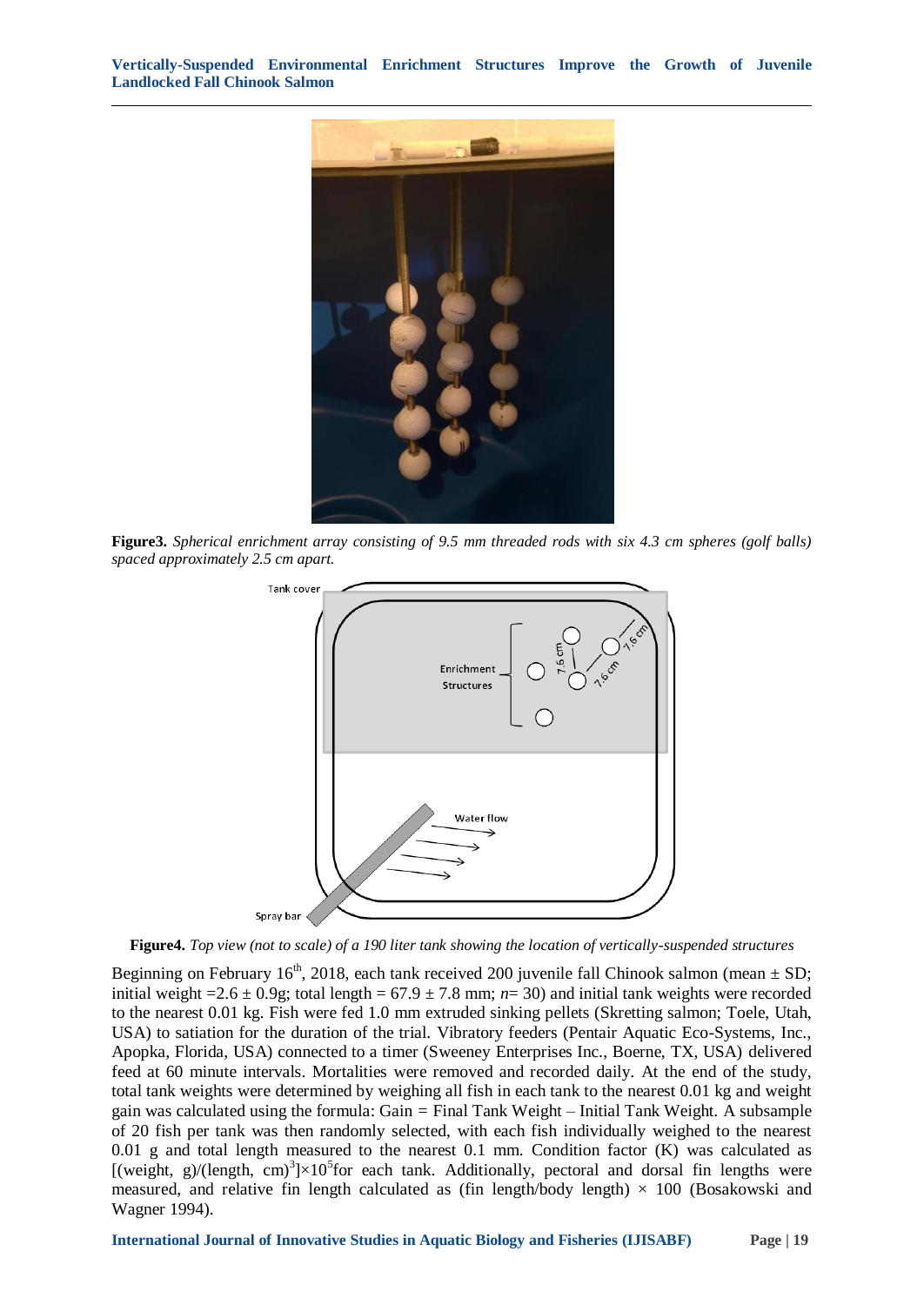Data analysis was conducted in R Studio version 0.99.902 (R Foundation for Statistical Computing, Vienna, Austria) using one-way analysis of variance (ANOVA) to test for differences in gain and mortality between treatments. Because the tanks were the experimental units, a nested ANOVA was used to test for differences in individual fish data (length, weight, condition factor, relative fin length). For all analyses, data was considered significantly different at *P-*values less than 0.05.

### **3. RESULTS**

Gain did not significantly differ between the two enrichment treatments, but both were significantly greater than the control ( $F = 11.34$ ,  $P = 0.003$ ; Table 1). Mortality did not differ between treatment groups.

Individual fish total length was significantly different between both enrichment treatments and the control, with spherically-enriched tanks producing the longest fish (*F =*29.24, *P =*< 0.001; Table 2). Individual fish weights were also significantly greater in the enriched tanks compared to the control, but were not different between the enrichment treatments (*F =*22.37, *P =*< 0.001). Additionally, salmon reared in tanks with enrichment structures developed longer relative dorsal fin lengths (*F =*  16.73,  $P = \langle 0.001 \rangle$  and pectoral fin lengths ( $F = 15.12$ ,  $\overline{P} = \langle 0.001 \rangle$ ; Table 2) compared to controls. However there were no differences in relative fin lengths between the enrichment treatments. No significant differences were observed in condition factor or mortality between the treatments.

**Table1.** *Mean (SD) gain and percent mortality of juvenile Chinook salmon reared in environmentally-enriched or control semi-square tanks. Means within the same row with different letters are significantly different (P*   $=$  < 0.05,  $n = 4$ ).

|                  | Enrichment    |             |             |  |
|------------------|---------------|-------------|-------------|--|
| Variable         | None(control) | PVC.        | Spherical   |  |
| Gain (kg)        | 1.37(0.38)x   | 2.14(0.27)y | 2.27(0.19)y |  |
| Mortality $(\%)$ | 4.4(4.0)x     | 1.1(1.9)x   | 1.6(1.3)x   |  |

**Table2.** *Mean (SD) total length, weight, condition factor (K; [{weight,g}/{length, mm}<sup>3</sup>*  $\times$  *100), relative fin lengths (%; [fin length/total length] × 100)of juvenile Chinook salmon reared in environmentally enriched and control semi-square tanks. Means within the same row with different letters are significantly different (P*   $=<0.05, n=4$ ).

|                     |                 | Enrichment      |                 |
|---------------------|-----------------|-----------------|-----------------|
| Variable            | None(control)   | PVC             | Spherical       |
| Length (mm)         | $101.5(3.7)$ x  | $112.0(2.9)$ y  | $117.8(2.6)$ z  |
| Weight $(g)$        | 9.83(1.52)x     | $13.51(1.61)$ y | $15.55(0.79)$ y |
| K                   | 0.88(0.02)      | 0.91(0.03)      | 0.91(0.03)      |
| Dorsal fin $(\%)$   | $11.76(0.24)$ x | 13.53(0.22)y    | 13.81(0.38)y    |
| Pectoral fin $(\%)$ | $10.32(0.46)$ x | 12.01(0.42)y    | 12.47(0.38)y    |

## **4. DISCUSSION**

The improved growth of the Chinook salmon reared with vertically-suspended environmental enrichment in this study is similar to the results observed with rainbow trout *Oncorhynchus mykiss* and brown trout *Salmo trutta* (Kientz and Barnes 2016; Kientz et al. 2018; Crank et al. 2019; White et al. 2019). However, the results differ from those reported by White et al. (2018) for Atlantic salmon *Salmo salar* and Chinook salmon. It is possible that the effects of enrichment may be species-specific (Näslund and Johnsson 2016), but this would only explain the results observed with Atlantic salmon by White et al. (2018). Why did the results with Chinook salmon reported by White et al. (2018) differ from those obtained in this study? Both of the studies used the same strain of Chinook salmon, but this study lasted approximately 15% longer, potentially providing the necessary time for any growth improvements to become evident (Brockmark et al. 2007). In addition, the verticallysuspended structures (simple aluminum rods) used in White et al. (2018) were different than the much more complex structures used in this study. Lastly, White et al. (2018) used 1.8 m diameter circular tanks, while this study used considerably smaller semi-square rearing units.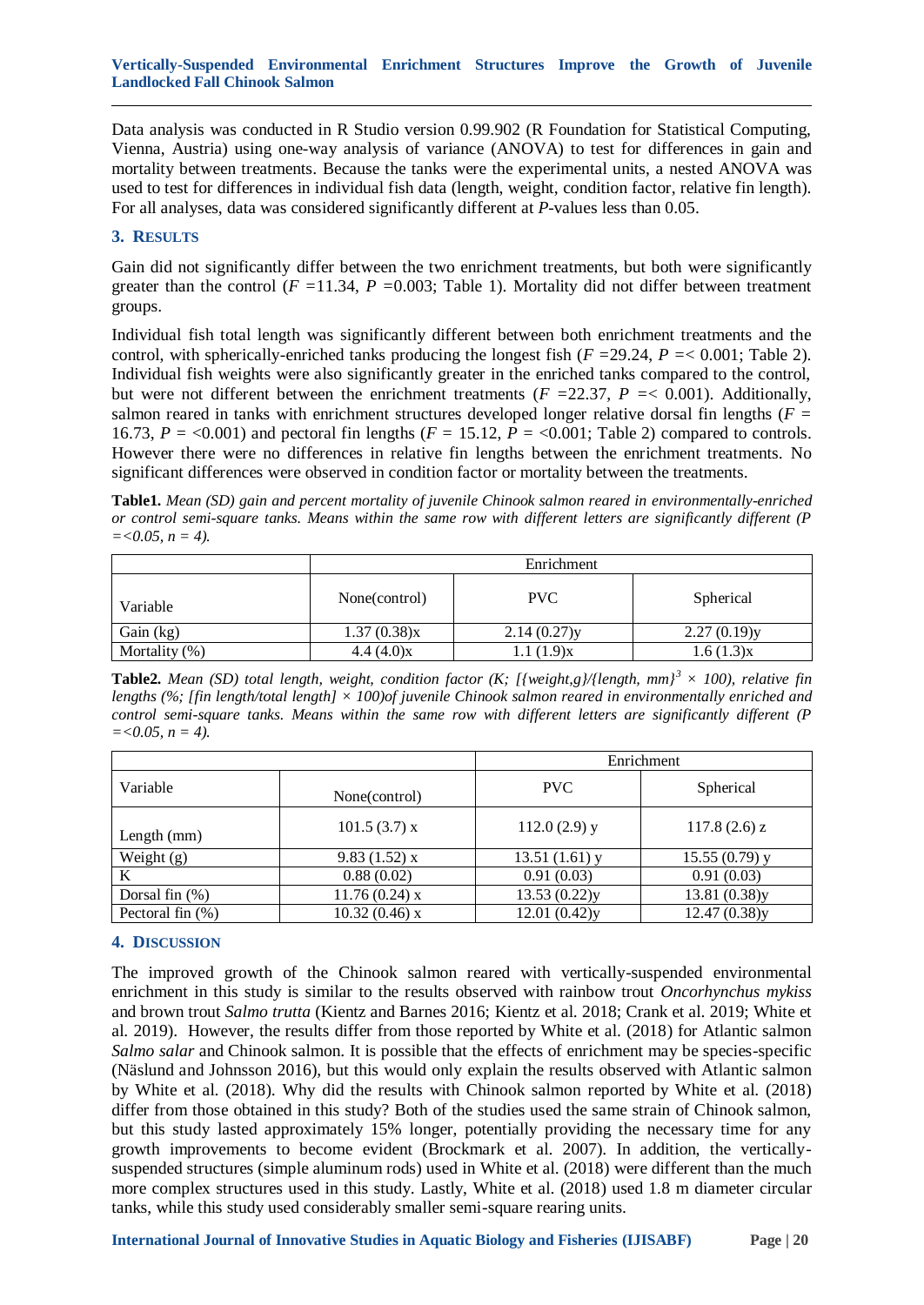#### **Vertically-Suspended Environmental Enrichment Structures Improve the Growth of Juvenile Landlocked Fall Chinook Salmon**

It is possible that color may have had some effect on the results of this study. Kientz et al. (2018) used spheres of various colors in their vertically-suspended structures.This study was conducted in blue walled tanks and used only white PVC and spheres (golf balls) in enrichment structures. While the effects of color on rearing performance are not well understood, some tank wall colors have been associated with increased growth (Tamazouzt et al. 2000; Karakatsouli et al. 2007; Eslamloo et al. 2015). Ambient color can also increase (Eslamloo et al. 2015) or decrease (Volpato and Bareto 2001; Luchiari and Pirhonen 2008) stress in certain species of fish.

While few studies have been conducted on vertically-suspended enrichment structures, other forms of tank enrichment (e.g. tank covers) and structural complexity (e.g. natural and artificial plants, gravel substrate, wood, rocks, and plastic tubing) have been found to produce small to moderate improvements in growth of various salmonids (Barnes and Durben 2003; Brown et al. 2003; Barnes et al. 2005; Brockmark et al. 2007). However, the improvements provided by these forms of enrichment are small in comparison to the 56% increase in weight gain observed in this study. In contrast to this study, some previous studies have found little to no improvement associated with added structure. Brockmark et al. (2007) found it took 311 days to see marginal improvements in Atlantic salmon growth. Similarly, there have been contrary results on growth differences associated with the use of tank covers (Pickering et al. 1987; Tabor and Wurtsbaugh 1991; Wagner and Bosakowski 1994; and Wagner et al. 1995).

The reasons for the increased growth of fish reared in structurally-complex or environmentallyenriched tanks are still unclear. Moine et al. (2016) examined flow patterns in circular tanks with and without vertical structures and found that the presence of vertically-suspended rods significantly reduced velocities at various sampling locations throughout the tank. These findings support the idea that flow disruption and the creation of reduced velocity microhabitats could minimize energy expended on fish movement, thereby allowing for increased energy allocation to growth (Fausch 1984). Results from water velocity studies involving Chinook salmon (Parker and Barnes 2014; Kiessling 1994) and brook trout *Salvelinus fontinalus* (Leon1986) indicating decreased growth at higher water velocities further support this hypothesis. We did not record fish use or location relative to enrichment structures. Data on how fish use enrichment structures and pockets of reduced water velocity could strengthen the understanding of enrichment structures effects and assist in improving future designs.

Fin erosion refers to damage or loss of the fin tissue and has been recognized as a common problem in hatchery raised salmonids (Latremouille 2003). Fin erosion can be caused by a wide variety of factors (Bosakowski and Wagner 1995; Miller et al. 1995; Wagner et al. 1997; North et al. 2006), and has been associated with lower post-stocking survival in multiple trout and salmon species (Bosakowski et al. 1994; Petersson et al. 2013). The increased relative dorsal and pectoral fin lengths observed in the enriched tanks in this study suggest that the enrichment structures were beneficial to overall fish health. Other studies have also documented increased fin lengths as a result of tank enrichment (Berejikian and Tezak 2005; Rosengren et al. 2017; Kientz et al. 2018).

Kientz and Barnes (2016) highlighted the importance of retaining the self-cleaning properties of modern rearing tanks in order for enrichment structures to be a viable option for use in a production hatchery. Traditional forms of tank enrichment (i.e. substrates, rocks, wood, etc.) generally rest on the bottom and/or sides of the tank and disrupt the circular flows which carry wastes to the drain in the center of the tank (Baynes et al. 1993; Tuckey 2001; Krebs et al. 2017). The vertically-suspended enrichment structures used in this study performed similarly to those described by Kientz and Barnes (2016) and Kientz et al. (2018), with no additional cleaning or maintenance required.

## **5. CONCLUSION**

Both of the vertically-suspended enrichment structures used in this study improved the growth and fin condition of juvenile Chinook salmon compared to unenriched tanks. However, the improvement was more pronounced with the spherical enrichment array. Thus, either method of environmental enrichment would be appropriate to use during Chinook salmon rearing, but the use of spherical structures is recommended to maximize rearing performance.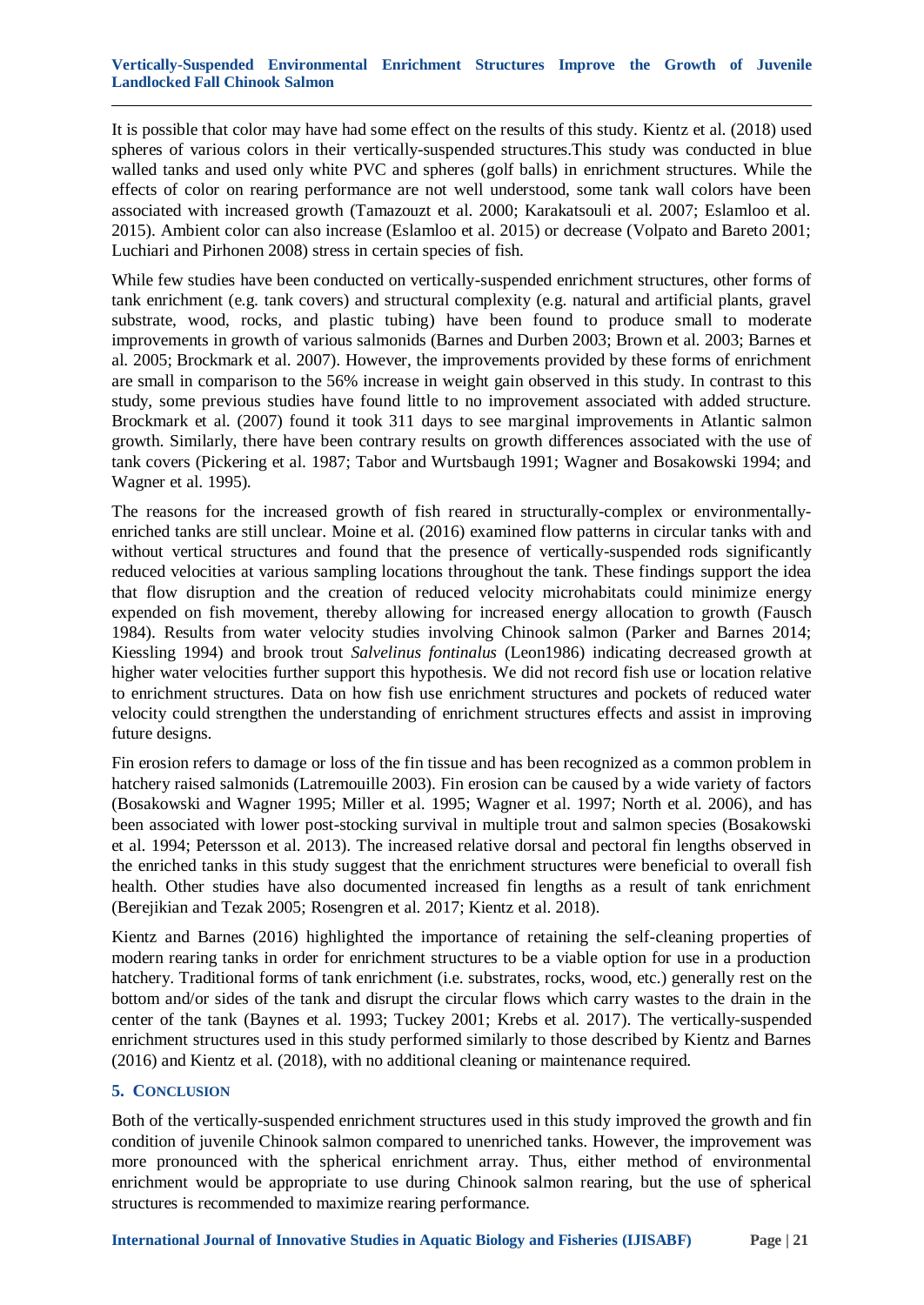#### **ACKNOWLEDGEMENTS**

We thank Mycala Reed for her assistance with data collection in this study.

#### **REFERENCES**

- [1] Berejikian, B. A., Smith, R. J. F., Tezak, E. P., Schroder, S. L., and Knudsen, C. M. (1999). Chemical alarm signals and complex hatchery rearing habitats affect antipredator behavior and survival of Chinook Salmon (*Oncorhynchus tshawytscha*) juveniles. Canadian Journal of Fisheries and Aquatic Sciences, 56(5),830-838.
- [2] Fast, D. E., Neeley, D., Lind, D. T., Johnston,M. V., Strom, C. R., Bosch,W. J., Knudsen,C. M., Schroder, S. L., and Watson, B. D. (2008). Survival comparison of spring Chinook Salmon reared in a production hatchery under optimum conventional and semi-natural conditions. Transactions of the American Fisheries Society, 137(5), 1507-1518.
- [3] Bosakowski, T., and Wagner,E.J. (1995). Experimental use of cobble substrates in concrete raceways for improving fin condition of Cutthroat (*Oncorhynchus clarki*) and Rainbow Trout (*O. mykiss*). Aquaculture, 130(2-3), 159-165.
- [4] Berejikian, B. A., Tezak, E. P., Riley, S. C., and LaRay, A. L. (2001). Competitive ability and social behaviour of juvenile steelhead reared in enriched and conventional hatchery tanks and a stream environment. Journal of Fish Biology, 59(6), 1600-1613.
- [5] Rodewald, P., Hyvärinen, P., and Hirvonen, H. (2011). Wild origin and enriched environment promote foraging rate and learning to forage on natural prey of captive reared Atlantic Salmonparr. Ecology of Freshwater Fish, 20(4), 569-579.
- [6] Brown, C., Davidson,T., and Laland,K.(2003). Environmental enrichment and prior experience of live prey improve foraging behavior in hatchery-reared Atlantic Salmon. Journal of Fish Biology, 63(S1), 187- 196.
- [7] Brockmark, S., Neregård, L.,Bohlin, T., Björnsson, B.T., and Johnsson, J. I.(2007). Effects of rearing density and structural complexity on pre- and post-release performance of Atlantic Salmon. Transactions of the American Fisheries Society, 136(5), 1453-1462.
- [8] Baynes,S.M., and Howell, B.R. (1993). Observations on the growth, survival and disease resistance of juvenile common sole, *Soleasolea* L. Aquaculture and Fisheries Management, 24(1), 95-100.
- [9] Tuckey, L.M., and Smith, T. I. (2001). Effects of photoperiod and substrate on larval development and substrate preference of juvenile Southern Flounder, *Paralichthyslethostigma*. Journal of Applied Aquaculture, 11(1-2), 1-20.
- [10] Krebs, J., Crank, K.M., Krebs, E., and Barnes, M.E. (2017). Use of bottom structure and tank cover during rainbow trout rearing in circular tanks. Journal of Fisheries and Livestock Production, 5(3), 1-3.
- [11] Kientz, J. and Barnes, M.E. (2016). Structural complexity improves the rearing performance of Rainbow Trout in circular tanks. North American Journal of Aquaculture, 78(3), 203-207.
- [12] Krebs,E., Huysman, N., Voorhees, J.M., and Barnes, M.E. (2018). Suspended arrays improve rainbow trout growth during hatchery rearing in circular tanks. International Journal of Aquaculture and Fishery Sciences, 4(3), 27-30.
- [13] White, S.C., Krebs, E., Huysman, N., Voorhees, J.M., and Barnes, M.E. (2019). Use of suspended plastic conduit arrays during Brown Trout and Rainbow Trout rearing in circular tanks. North American Journal of Aquaculture, 81(101-106).
- [14] Kientz, J. L., Crank,K.M., and Barnes, M.E. (2019).Enrichment of circular tanks with vertically-suspended strings of colored balls improves rainbow trout rearing performance. North American Journal of Aquaculture, 80(2), 162-167.
- [15] Crank,K.M., Kientz, J.L., and Barnes, M.E. (2018). An evaluation of vertically suspended environmental enrichment structures during Rainbow Trout rearing. North American Journal of Aquaculture, 81(94-100).
- [16] White, S.C., Krebs, E., Huysman, N., Voorhees, J.M., and Barnes, M.E. (2018). Addition of vertical enrichment structures does not improve growth of three salmonid species during hatchery rearing. Journal of Marine Biology and Aquaculture, 4(1), 48-52.
- [17] Bosakowski, T., and Wagner, E.J. (1994). Assessment of fin erosion by comparison of relative fin length in hatchery and wild trout in Utah. Canadian Journal of Fisheries and Aquatic Sciences, 51(3), 636-641.
- [18] Näslund, J., and Johnsson, J.I. (2016). Environmental enrichment for fish in captive environments: effects of physical structures and substrates. Fish and Fisheries, 17(1), 1-30.
- [19] Tamazouzt, L., Chatain, B., and Fontaine, P. (2000). Tank wall colour and light level affect growth and survival of Eurasian Perch larvae (*Perca fluviatilis* L.). Aquaculture, 182(1-2), 85-90.

**International Journal of Innovative Studies in Aquatic Biology and Fisheries (IJISABF) Page | 22**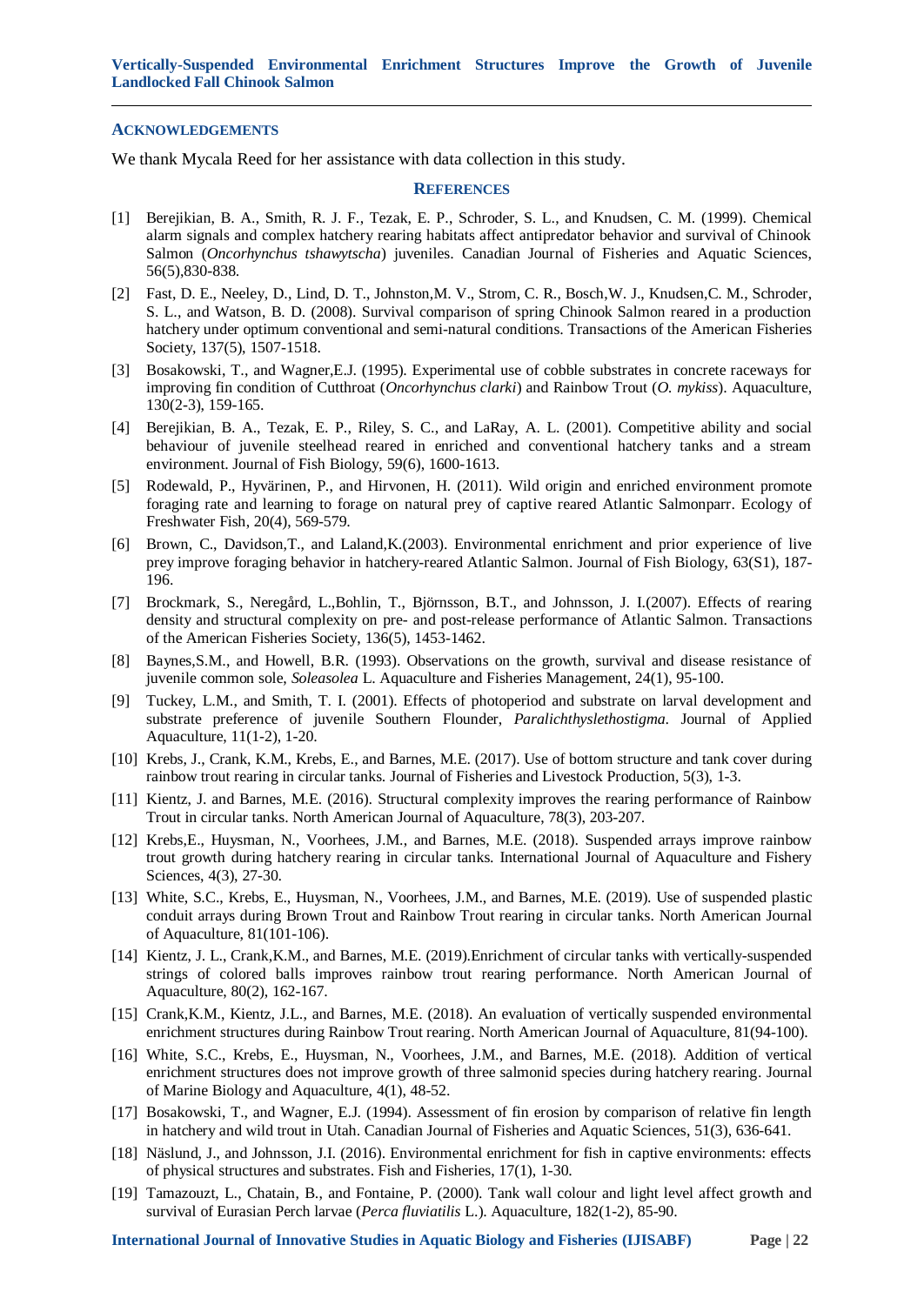- [20] Karakatsouli, N., Papoutsoglou, S.E., and Manolessos, G. (2007). Combined effects of rearing density and tank colour on growth and welfare of juvenile White Sea Bream *Diplodussargus*L. in a recirculating water system. Aquaculture Research, 38(11), 1152-1160.
- [21] Eslamloo, K., Akhavan, S.R., Eslamifar, A., and Henry, M.A. (2015). Effects of background colour on growth performance, skin pigmentation, physiological condition and innate immune responses of Goldfish, *Carassiusauratus*. Aquaculture Research, 46(1), 202-215.
- [22] Volpato,G.L., and Barreto, R.E. (2001). Environmental blue light prevents stress in the fish Nile Tilapia. Brazilian Journal of Medical and Biological Research, 34(8), 1041-1045.
- [23] Luchiari, A.C., and Pirhonen, J. (2008). Effects of ambient colour on colour preference and growth of juvenile Rainbow Trout *Oncorhynchus mykiss* (Walbaum). Journal of Fish Biology,72(6), 1504-1514.
- [24] Barnes, M.E., and Durben, D.J. (2003). Use of partial tank covers during hatchery rearing of feral Rainbow Trout. North American Journal of Aquaculture, 65(4), 344-348.
- [25] Barnes, M.E., Miller, J., and Durben, D.J. (2005). Partial overhead tank cover use during feral Brown Trout rearing. North American Journal of Aquaculture, 67(4), 319-323.
- [26] Pickering, A., Griffiths, R., and Pottinger, T. (1987). A comparison of the effects of overhead cover on the growth, survival and haematology of juvenile Atlantic Salmon, *Salmo salar* L., Brown Trout, *Salmo trutta* L., and Rainbow Trout, *Salmo gairdneri*Richardson. Aquaculture, 66(2), 109-124.
- [27] Tabor, R.A., and Wurtsbaugh, W.A. (1991). Predation risk and the importance of cover for juvenile Rainbow Trout in lentic systems. Transactions of the American Fisheries Society, 120(6), 728-738.
- [28] Wagner, E.J., and Bosakowski, T. (1994). Performance and behavior of Rainbow Trout reared in covered raceways. Progressive Fish-Culturist, 56(2), 123-129.
- [29] Wagner, E.J., Ross, D.A., Routledge, D., Scheer, B., and Bosakowski, T. (1995). Performance and behavior of Cutthroat Trout (*Oncorhynchus clarki*) reared in covered raceways or demand fed. Aquaculture, 136(1-2), 131-140.
- [30] Moine, J., Barnes, M.E., Kientz, J., and Simpson, G. (2016). Flow patterns in circular rearing tanks containing vertical structure. Journal of Fisheries and Livestock Production, 4(4), 204-207.
- [31] Fausch, K.D. (1984). Profitable stream positions for salmonids: relating specific growth rate to net energy gain. Canadian Journal of Zoology, 62(3), 441-445.
- [32] Parker, T.M., and Barnes, M.E. (2014). Rearing velocity impacts on landlocked fall Chinook Salmon (*Oncorhynchus tshawytscha*) growth, condition, and survival. Open Journal of Animal Sciences, 4(5), 244- 252.
- [33] Kiessling, A., Higgs, D., Dosanjh, B., and Easles, J. (1994). Influence of sustained exercise at two ration levels on growth and thyroid function of all-female Chinook Salmon (*Oncorhynchus tshawytscha*) in seawater. Canadian Journal of Fisheries and Aquatic Sciences, 51(9), 1975-1984.
- [34] Leon, K.A. (1986). Effect of exercise on feed consumption, growth, food conversion, and stamina of Brook Trout. Progressive Fish-Culturist, 48(1), 43-46.
- [35] Latremouille, D.N. (2003). Fin erosion in aquaculture and natural environments. Reviews in Fisheries Science, 11(4), 315-335.
- [36] Miller, S.A., Wagner, E.J., and Bosakowski, T. (1995). Performance and oxygen consumption of Rainbow Trout reared at two densities in raceways with oxygen supplementation. Progressive Fish-culturist, 57(3), 206-212.
- [37] Wagner, E.J., Jeppsen, T., Arndt, R., Routledge, D.M., and Bradwisch, Q. (1997). Effects of rearing density upon Cutthroat Trout hematology, hatchery performance, fin erosion, and general health and condition. Progressive Fish-Culturist, 59(3), 173-187.
- [38] North, B.P., Turnbull, J.F., Ellis, T., Porter, M.J., MIguad, H., Bron, J., and Bromage, N.R. (2006). The impact of stocking density on welfare of Rainbow Trout (*Oncorhynchus mykiss*). Aquaculture, 255(1-4), 466-479.
- [39] Petersson, E., Karlsson, L., Ragnarsson, B., Bryntesson, M., Berglund, A., Stridsman, S., and Jonsson, S. (2013). Fin erosion and injuries in relation to adult recapture rates in cultured smolts of Atlantic Salmon and Brown Trout. Canadian Journal of Fisheries and Aquatic Sciences, 70(6), 915-921.
- [40] Berejikian, B. A., and Tezak, E. P. (2005). Rearing in enriched hatchery tanks improves dorsal fin quality of juvenile steelhead. North American Journal of Aquaculture, 67(4), 289-293.